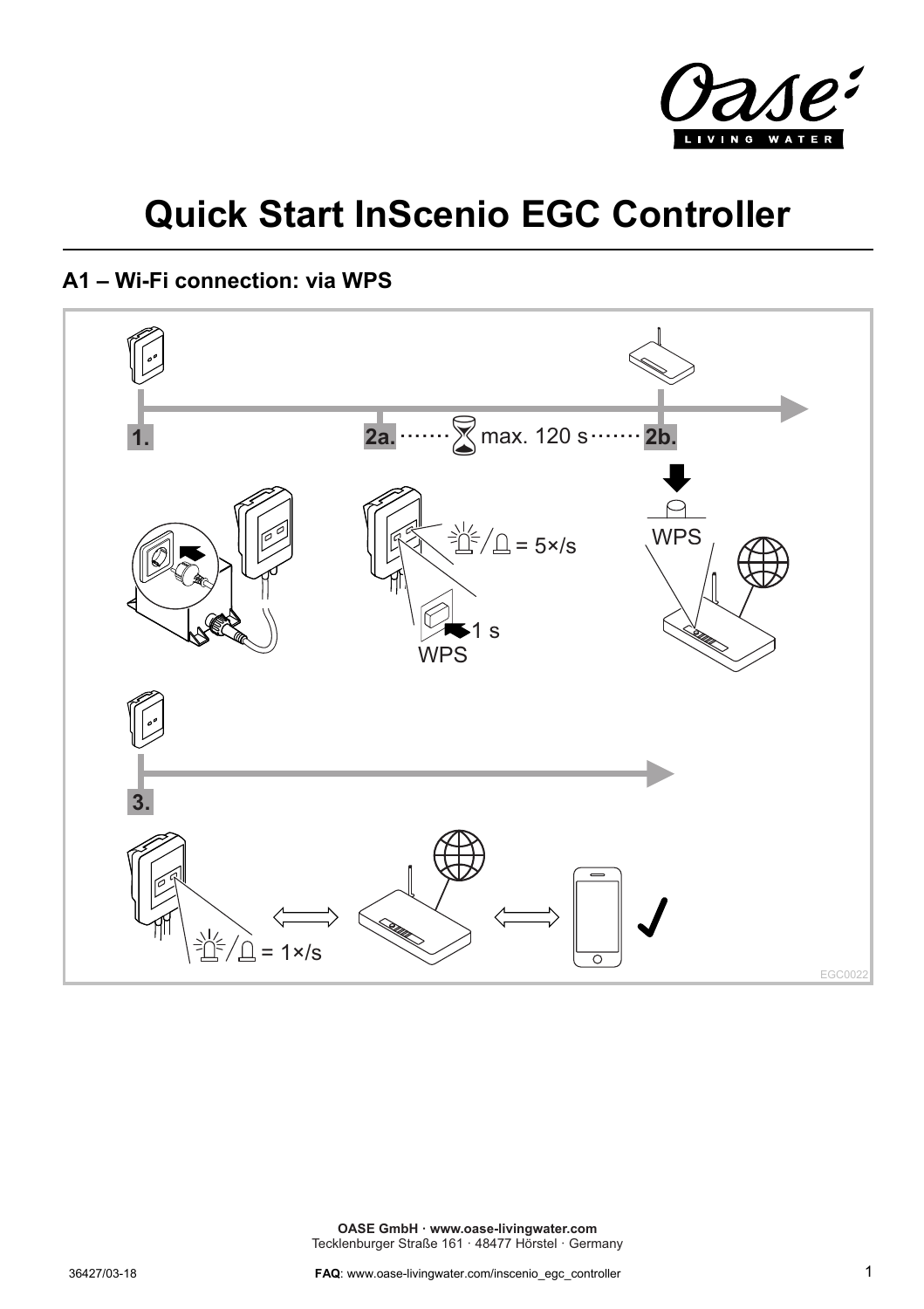

## **A2 – Wi-Fi connection: manually**

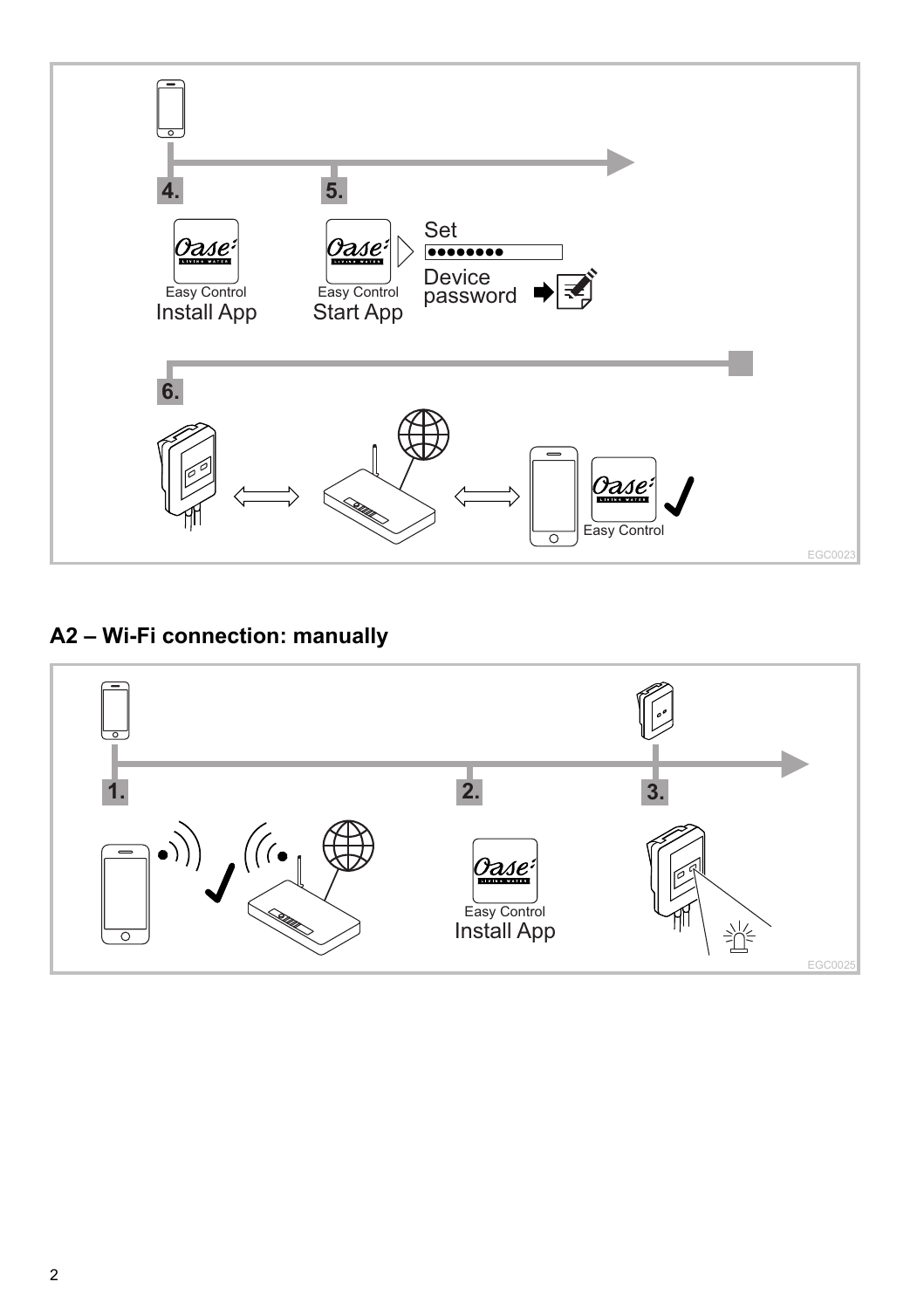